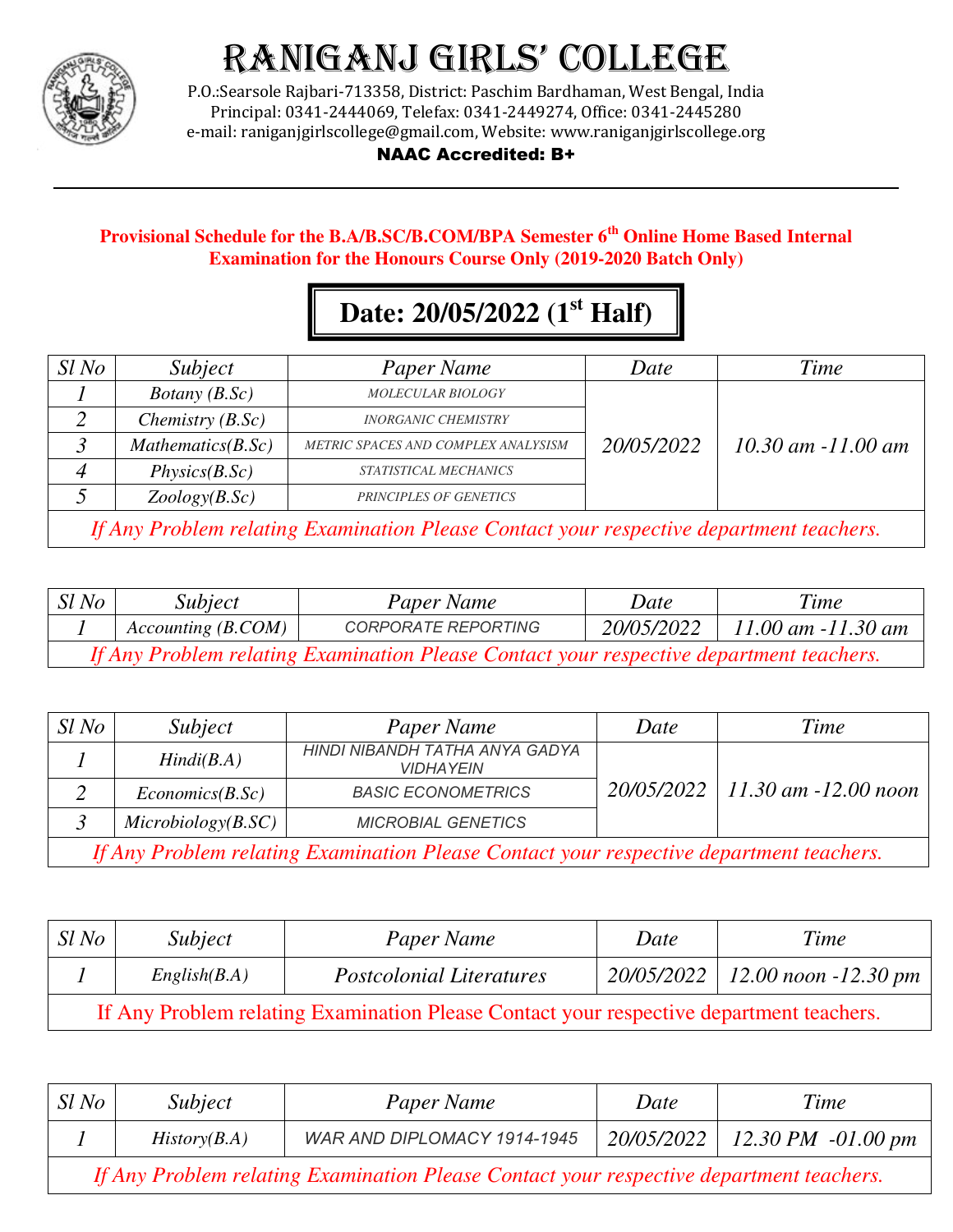

P.O.:Searsole Rajbari-713358, District: Paschim Bardhaman, West Bengal, India Principal: 0341-2444069, Telefax: 0341-2449274, Office: 0341-2445280 e-mail: raniganjgirlscollege@gmail.com, Website: www.raniganjgirlscollege.org

#### NAAC Accredited: B+

### **Date: 20/05/2022 (2nd Half)**

| $Sl$ No                                                                                 | Subject                | Paper Name                                       | Date       | Time                 |
|-----------------------------------------------------------------------------------------|------------------------|--------------------------------------------------|------------|----------------------|
|                                                                                         | <i>Botany</i> $(B.Sc)$ | PLANT BIOTECHNOLOGY AND TISSUE<br><b>CULTURE</b> |            |                      |
|                                                                                         | Chemistry $(B.Sc)$     | PHYSICAL CHEMISTRY                               |            |                      |
|                                                                                         | Mathematics(B.Sc)      | <b>Mechanics</b>                                 | 20/05/2022 | 01.00 pm $-01.30$ pm |
|                                                                                         | Physics(B.Sc)          | <b>CONDENSED MATTER PHYSICS</b>                  |            |                      |
|                                                                                         | Zoology(B.Sc)          | EVOLUTIONARY BIOLOGY                             |            |                      |
| If Any Problem relating Examination Please Contact your respective department teachers. |                        |                                                  |            |                      |

| $SI$ No                                                                                 | Subject            | Paper Name                         | Date       | Time                                    |
|-----------------------------------------------------------------------------------------|--------------------|------------------------------------|------------|-----------------------------------------|
|                                                                                         | Accounting (B.COM) | <b>ACCOUNTING FOR LOCAL BODIES</b> | 20/05/2022 | $01.30 \, \text{pm}$ -02.00 $\text{pm}$ |
| If Any Problem relating Examination Please Contact your respective department teachers. |                    |                                    |            |                                         |

| Sl No                                                                                   | Subject             | Paper Name                 | Date       | Time                 |
|-----------------------------------------------------------------------------------------|---------------------|----------------------------|------------|----------------------|
|                                                                                         | Hindi(B.A)          | <b>HINDI AALOCHNA</b>      |            |                      |
|                                                                                         | Economics(B,Sc)     | <b>INDIAN ECONOMICS 2</b>  | 20/05/2022 | 02.30 pm $-03.00$ pm |
|                                                                                         | Microbiology(B, Sc) | RECOMBINANT DNA TECHNOLOGY |            |                      |
| If Any Problem relating Examination Please Contact your respective department teachers. |                     |                            |            |                      |

| $Sl$ No                                                                                 | <i>Subject</i> | Paper Name             | Date       | Time               |
|-----------------------------------------------------------------------------------------|----------------|------------------------|------------|--------------------|
|                                                                                         | English(B.A)   | <i>Women's Writing</i> | 20/05/2022 | 03.00 pm -03.30 pm |
| If Any Problem relating Examination Please Contact your respective department teachers. |                |                        |            |                    |

| $Sl$ No                                                                                 | Subject      | Paper Name                         | Date       | Time               |
|-----------------------------------------------------------------------------------------|--------------|------------------------------------|------------|--------------------|
|                                                                                         | History(B.A) | <b>MODERN NATIONALISM IN INDIA</b> | 20/05/2022 | 03.30 pm -04.00 pm |
| If Any Problem relating Examination Please Contact your respective department teachers. |              |                                    |            |                    |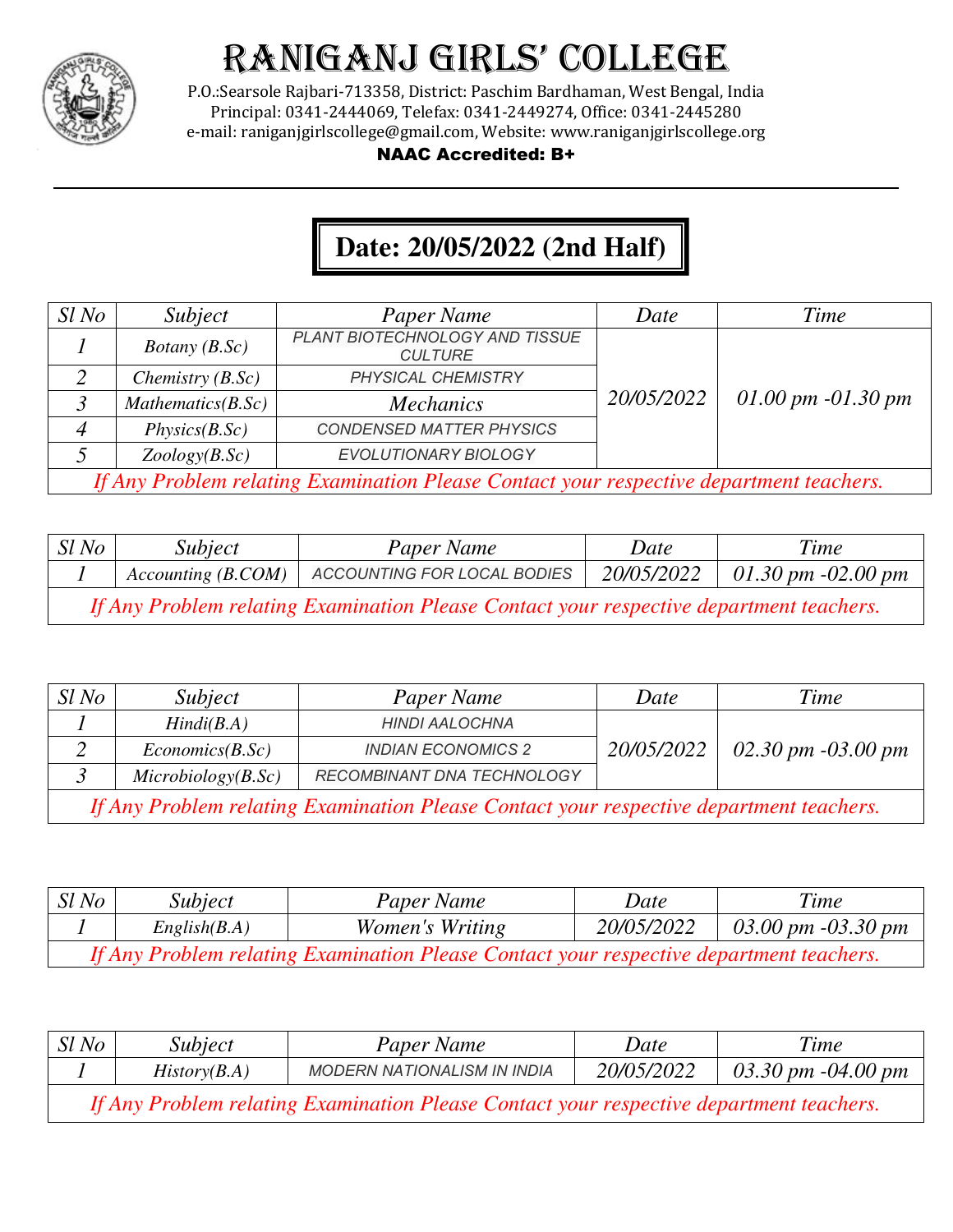

P.O.:Searsole Rajbari-713358, District: Paschim Bardhaman, West Bengal, India Principal: 0341-2444069, Telefax: 0341-2449274, Office: 0341-2445280 e-mail: raniganjgirlscollege@gmail.com, Website: www.raniganjgirlscollege.org

### NAAC Accredited: B+

### **Date: 21/05/2022 (1st Half)**

| $Sl$ No                                                                                 | Subject      | Paper Name               | Date       | Time                   |
|-----------------------------------------------------------------------------------------|--------------|--------------------------|------------|------------------------|
|                                                                                         | Bengali(B.A) | <b>BANGLA CHOTOGALPO</b> | 21/05/2022 | $10.30$ am $-11.00$ am |
| If Any Problem relating Examination Please Contact your respective department teachers. |              |                          |            |                        |

| $Sl$ No                                                                                | Subject         | Paper Name                                                        | Date       | Time                   |
|----------------------------------------------------------------------------------------|-----------------|-------------------------------------------------------------------|------------|------------------------|
|                                                                                        | Philosophy(B.A) | PHILOSOPHY IN THE TWENTIETH<br><b>CENTURY INDIAN</b>              |            |                        |
|                                                                                        | Sanskrit(B.A)   | <b>INDIAN SOCIAL INSTITUTION AND</b><br><b>POLITY ARTHASASTRA</b> | 21/05/2022 | $11.00$ am $-11.30$ am |
| If Any Problem relating Examination Please Contact your respective department teachers |                 |                                                                   |            |                        |

| $Sl$ No                                                                                 | Subject   | Paper Name              | Date       | Time                     |  |
|-----------------------------------------------------------------------------------------|-----------|-------------------------|------------|--------------------------|--|
|                                                                                         | Urdu(B.A) | URDU QASIDA AUR MARSIYA | 21/05/2022 | $11.30$ am $-12.00$ noon |  |
| If Any Problem relating Examination Please Contact your respective department teachers. |           |                         |            |                          |  |

| Sl No                                                                                   | Subject                       | Paper Name                                       | Date       | Time                     |
|-----------------------------------------------------------------------------------------|-------------------------------|--------------------------------------------------|------------|--------------------------|
|                                                                                         | Political Science(B.A)        | <b>LOCAL GOVERNMENT IN WEST</b><br><b>BENGAL</b> |            |                          |
|                                                                                         | Classical Vocal<br>Music(BPA) | History of Music and<br>Musicology-2             | 21/05/2022 | $12.00$ noon $-12.30$ pm |
| If Any Problem relating Examination Please Contact your respective department teachers. |                               |                                                  |            |                          |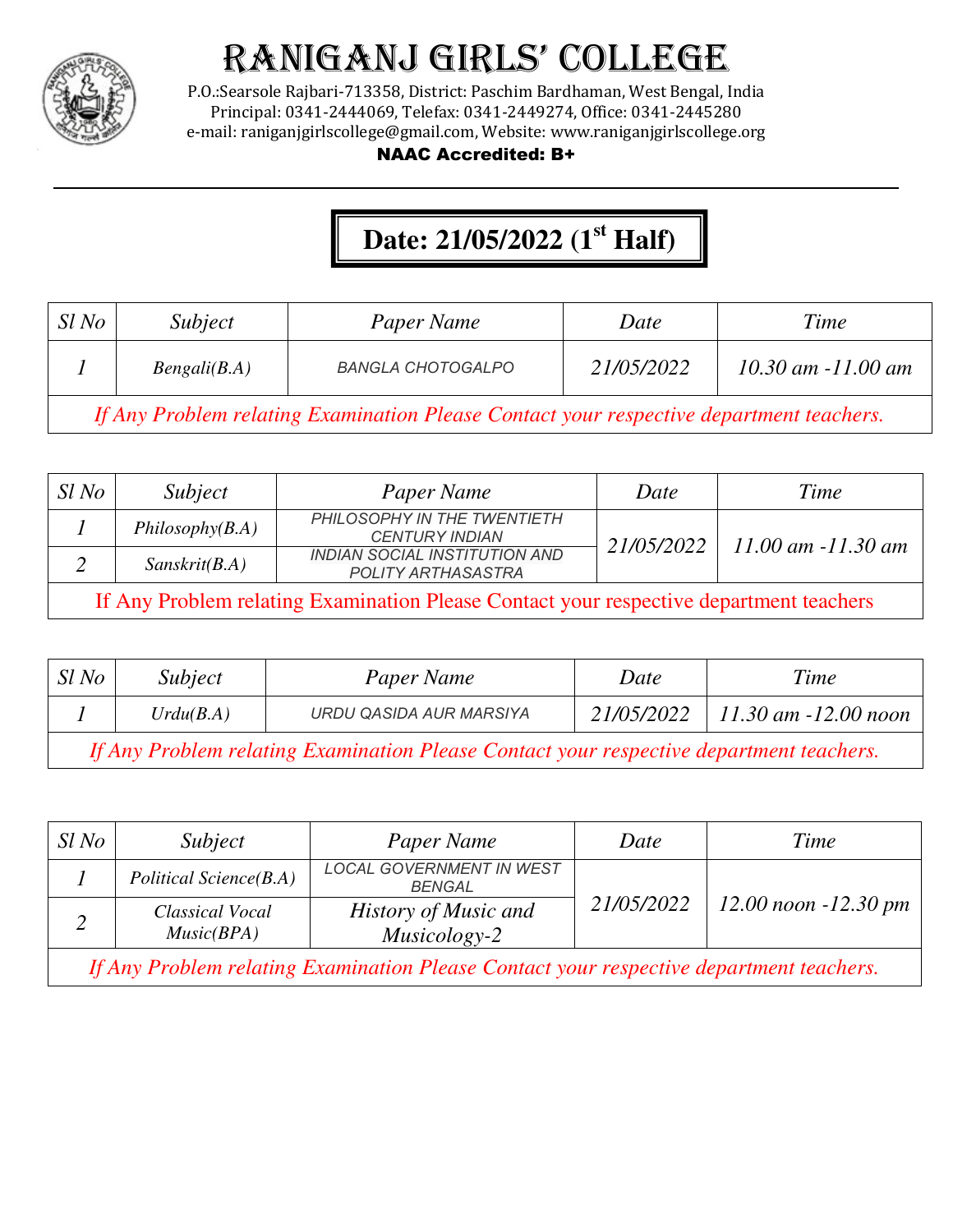

P.O.:Searsole Rajbari-713358, District: Paschim Bardhaman, West Bengal, India Principal: 0341-2444069, Telefax: 0341-2449274, Office: 0341-2445280 e-mail: raniganjgirlscollege@gmail.com, Website: www.raniganjgirlscollege.org

### NAAC Accredited: B+

### **Date: 21/05/2022 (2nd Half)**

| $Sl$ No | Subject      | Paper Name          | Date       | Time                                    |
|---------|--------------|---------------------|------------|-----------------------------------------|
|         | Bengali(B.A) | <i>SAHITYATATWA</i> | 21/05/2022 | $12.30 \, \text{pm}$ -01.00 $\text{pm}$ |

*If Any Problem relating Examination Please Contact your respective department teachers.*

| $Sl$ No                                                                                 | Subject         | Paper Name                                            | Date       | Time                 |
|-----------------------------------------------------------------------------------------|-----------------|-------------------------------------------------------|------------|----------------------|
|                                                                                         | Philosophy(B.A) | PHILOSOPHY IN THE TWENTIETH<br><b>CENTURY WESTERN</b> | 21/05/2022 |                      |
|                                                                                         | Sanskrit(B.A)   | <b>INDIAN PHILOSOPHY</b>                              |            | 01.00 pm $-01.30$ pm |
| If Any Problem relating Examination Please Contact your respective department teachers. |                 |                                                       |            |                      |

| $Sl$ No                                                                                 | Subject   | Paper Name                                          | Date       | Time                  |
|-----------------------------------------------------------------------------------------|-----------|-----------------------------------------------------|------------|-----------------------|
|                                                                                         | Urdu(B.A) | URDU SAWANEH KHUDNAWISHT<br><b>SAWNEH AUR KHAKA</b> | 21/05/2022 | 01.30 PM $-$ 02.00 PM |
| If Any Problem relating Examination Please Contact your respective department teachers. |           |                                                     |            |                       |

| Sl No                                                                                   | Subject                   | Paper Name                          | Date       | Time                 |
|-----------------------------------------------------------------------------------------|---------------------------|-------------------------------------|------------|----------------------|
|                                                                                         | Political<br>Science(B.A) | <b>XXProject PaperXX</b><br>No Exam | 21/05/2022 | 03.00 pm $-03.30$ pm |
|                                                                                         | English                   | <b>Partition Literature</b>         |            |                      |
| If Any Problem relating Examination Please Contact your respective department teachers. |                           |                                     |            |                      |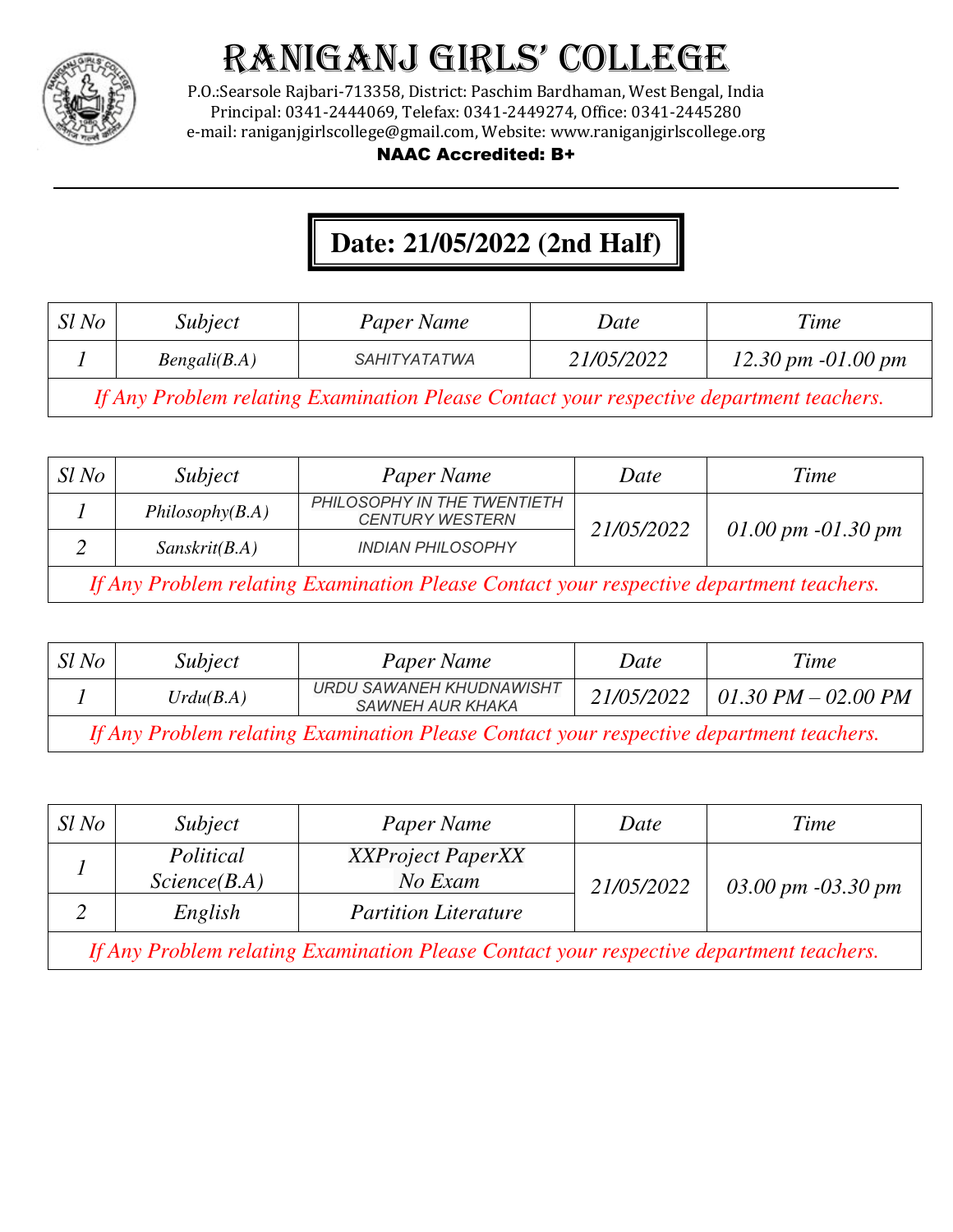

P.O.:Searsole Rajbari-713358, District: Paschim Bardhaman, West Bengal, India Principal: 0341-2444069, Telefax: 0341-2449274, Office: 0341-2445280 e-mail: raniganjgirlscollege@gmail.com, Website: www.raniganjgirlscollege.org

#### NAAC Accredited: B+

### **Date: 23/05/2022 (1st Half)**

| $Sl$ No | Subject                                                                                 | Paper Name                                                    | Date       | Time                   |  |
|---------|-----------------------------------------------------------------------------------------|---------------------------------------------------------------|------------|------------------------|--|
|         | Botany $(B.Sc)$                                                                         | <b>HORTICULTURAL PRACTICES AND</b><br>POST-HARVEST TECHNOLOGY |            |                        |  |
|         | Chemistry $(B.Sc)$                                                                      | <b>CHEMISTRY OF NANOMATERIALS</b>                             |            |                        |  |
|         | Mathematics(B.Sc)                                                                       | <b>NUMBER THEORY</b>                                          | 23/05/2022 | $10.30$ am $-11.00$ am |  |
| 4       | Physics(B.Sc)                                                                           | <b>APPLIED OPTICS</b>                                         |            |                        |  |
|         | Zoology(B.Sc)                                                                           | <b>PARASITOLOGY</b>                                           |            |                        |  |
|         | If Any Problem relating Examination Please Contact your respective department teachers. |                                                               |            |                        |  |

| Sl No                                                                                   | Subject            | Paper Name            | Date       | Time               |  |
|-----------------------------------------------------------------------------------------|--------------------|-----------------------|------------|--------------------|--|
|                                                                                         | Accounting (B.COM) | <b>MACROECONOMICS</b> | 23/05/2022 | 11.00 am -11.30 am |  |
| If Any Problem relating Examination Please Contact your respective department teachers. |                    |                       |            |                    |  |

| $Sl$ No                                                                                 | Subject            | Paper Name                                      | Date       | Time                 |
|-----------------------------------------------------------------------------------------|--------------------|-------------------------------------------------|------------|----------------------|
|                                                                                         | Hindi(B.A)         | <b>BHARATIYA SAHITYA</b><br>PATHAPARAK ADHYAYAN |            |                      |
|                                                                                         | Economics(B.Sc)    | <b>ECONOMICS OF GROWTH</b>                      | 23/05/2022 | 11.30 am -12.00 Noon |
|                                                                                         | Microbiology(B.Sc) | <b>INHERITANCE BIOLOGY</b>                      |            |                      |
| If Any Problem relating Examination Please Contact your respective department teachers. |                    |                                                 |            |                      |

| Sl No | <i>Subject</i> | Paper Name      | Date       | <b>Time</b>              |
|-------|----------------|-----------------|------------|--------------------------|
|       | English(B.A)   | Literary Theory | 23/05/2022 | $12.00$ noon $-12.30$ pm |

| $Sl$ No                                                                                 | Subject      | Paper Name                                                      | Date       | Time                 |
|-----------------------------------------------------------------------------------------|--------------|-----------------------------------------------------------------|------------|----------------------|
|                                                                                         | History(B.A) | <b>WOMEN AND SOCIAL CHANGES</b><br><b>IN NINETEENTH CENTURY</b> | 23/05/2022 | 12.30 PM $-01.00$ pm |
| If Any Problem relating Examination Please Contact your respective department teachers. |              |                                                                 |            |                      |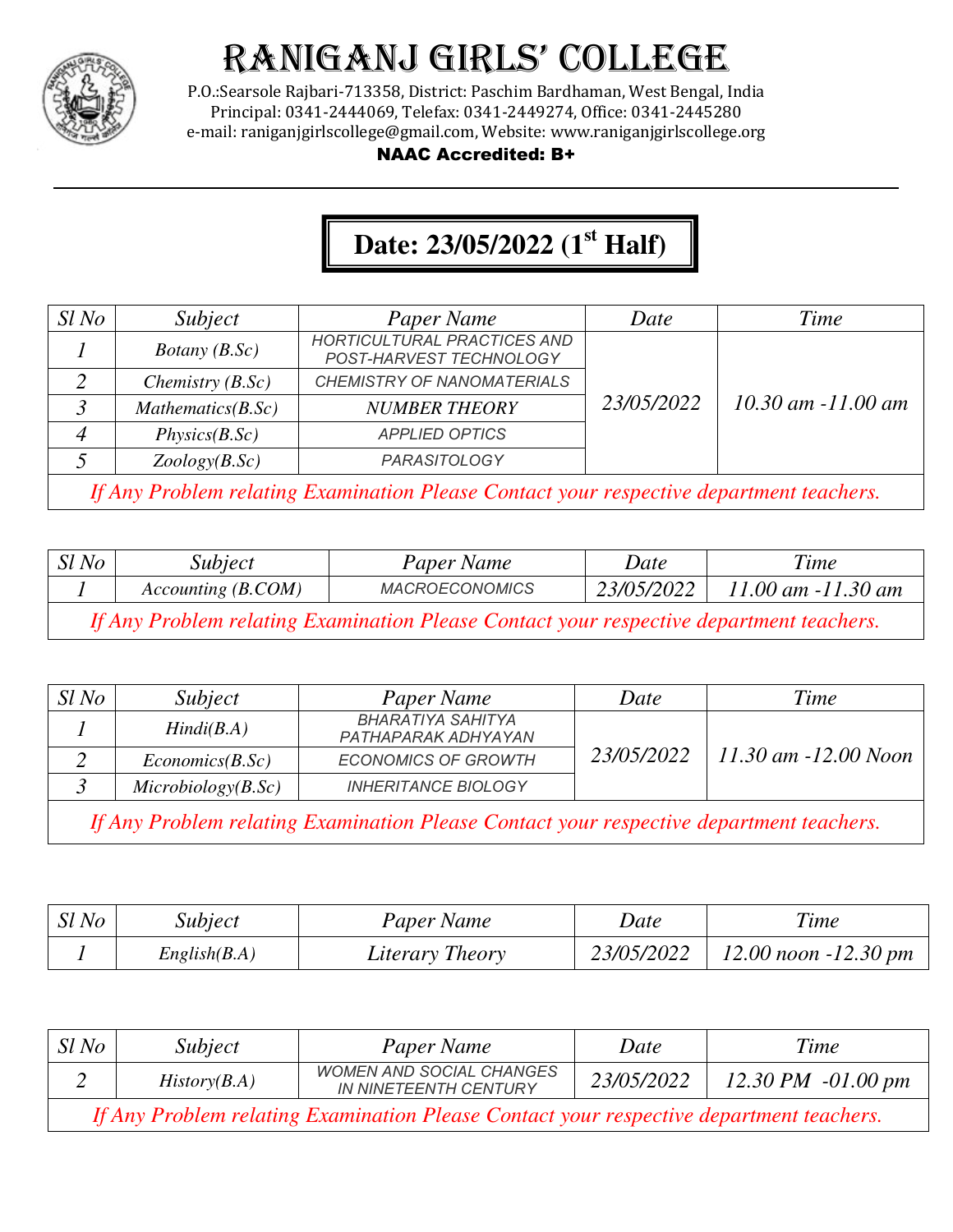

P.O.:Searsole Rajbari-713358, District: Paschim Bardhaman, West Bengal, India Principal: 0341-2444069, Telefax: 0341-2449274, Office: 0341-2445280 e-mail: raniganjgirlscollege@gmail.com, Website: www.raniganjgirlscollege.org

### NAAC Accredited: B+

### **Date: 23/05/2022 (2nd Half)**

 $\parallel$ 

| $Sl$ No | Subject                                                                                 | Paper Name                                                 | Date       | Time                 |  |
|---------|-----------------------------------------------------------------------------------------|------------------------------------------------------------|------------|----------------------|--|
|         | <i>Botany</i> $(B.Sc)$                                                                  | <b>INDUSTRIAL AND ENVIRONMENTAL</b><br><b>MICROBIOLOGY</b> |            |                      |  |
|         | Chemistry $(B.Sc)$                                                                      | <b>QUANTAM CHEMISTRY AND</b><br><b>SPECTROSCOPY</b>        |            |                      |  |
|         | Mathematics(B.Sc)                                                                       | <b>DIFFERENTIAL GEOMETRY</b>                               | 23/05/2022 | 01.00 pm $-01.30$ pm |  |
|         | Physics(B.Sc)                                                                           | CLASSICAL DYNAMICS / NANOPARTICALS                         |            |                      |  |
|         | Zoology(B.Sc)                                                                           | <b>AQUATIC BIOLOGY</b>                                     |            |                      |  |
|         | If Any Problem relating Examination Please Contact your respective department teachers. |                                                            |            |                      |  |

| $Sl$ No                                                                                 | Subject            | Paper Name            | Date | Time                            |  |
|-----------------------------------------------------------------------------------------|--------------------|-----------------------|------|---------------------------------|--|
|                                                                                         | Accounting (B.COM) | <b>INDIAN ECONOMY</b> |      | 23/05/2022   01.30 pm -02.00 pm |  |
| If Any Problem relating Examination Please Contact your respective department teachers. |                    |                       |      |                                 |  |

| Sl No                                                                                   | Subject             | Paper Name                      | Date       | Time                 |
|-----------------------------------------------------------------------------------------|---------------------|---------------------------------|------------|----------------------|
|                                                                                         | Hindi(B.A)          | <b>HINDI RANGMANCH</b>          |            |                      |
|                                                                                         | Economics(B.Sc)     | <b>PROJECT PAPER XX NO EXAM</b> | 23/05/2022 | 02.30 pm $-03.00$ pm |
|                                                                                         | Microbiology(B, Sc) | <b>MICROBIAL BIOTECHNOLOGY</b>  |            |                      |
| If Any Problem relating Examination Please Contact your respective department teachers. |                     |                                 |            |                      |

| $Sl$ No                                                                                 | Subject      | Paper Name                                         | Date       | Time               |  |
|-----------------------------------------------------------------------------------------|--------------|----------------------------------------------------|------------|--------------------|--|
|                                                                                         | English(B.A) | <i>Science Fiction and Detective</i><br>Literature | 23/05/2022 | 03.00 pm -03.30 pm |  |
| If Any Problem relating Examination Please Contact your respective department teachers. |              |                                                    |            |                    |  |

| $Sl$ No                                                                                 | Subject      | Paper Name                                                     | Date       | Time                 |  |
|-----------------------------------------------------------------------------------------|--------------|----------------------------------------------------------------|------------|----------------------|--|
|                                                                                         | History(B.A) | <b>INTERNATIONAL RELATIONS</b><br>AFTER WORLD WAR II 1945-1991 | 23/05/2022 | 03.30 pm $-04.00$ pm |  |
| If Any Problem relating Examination Please Contact your respective department teachers. |              |                                                                |            |                      |  |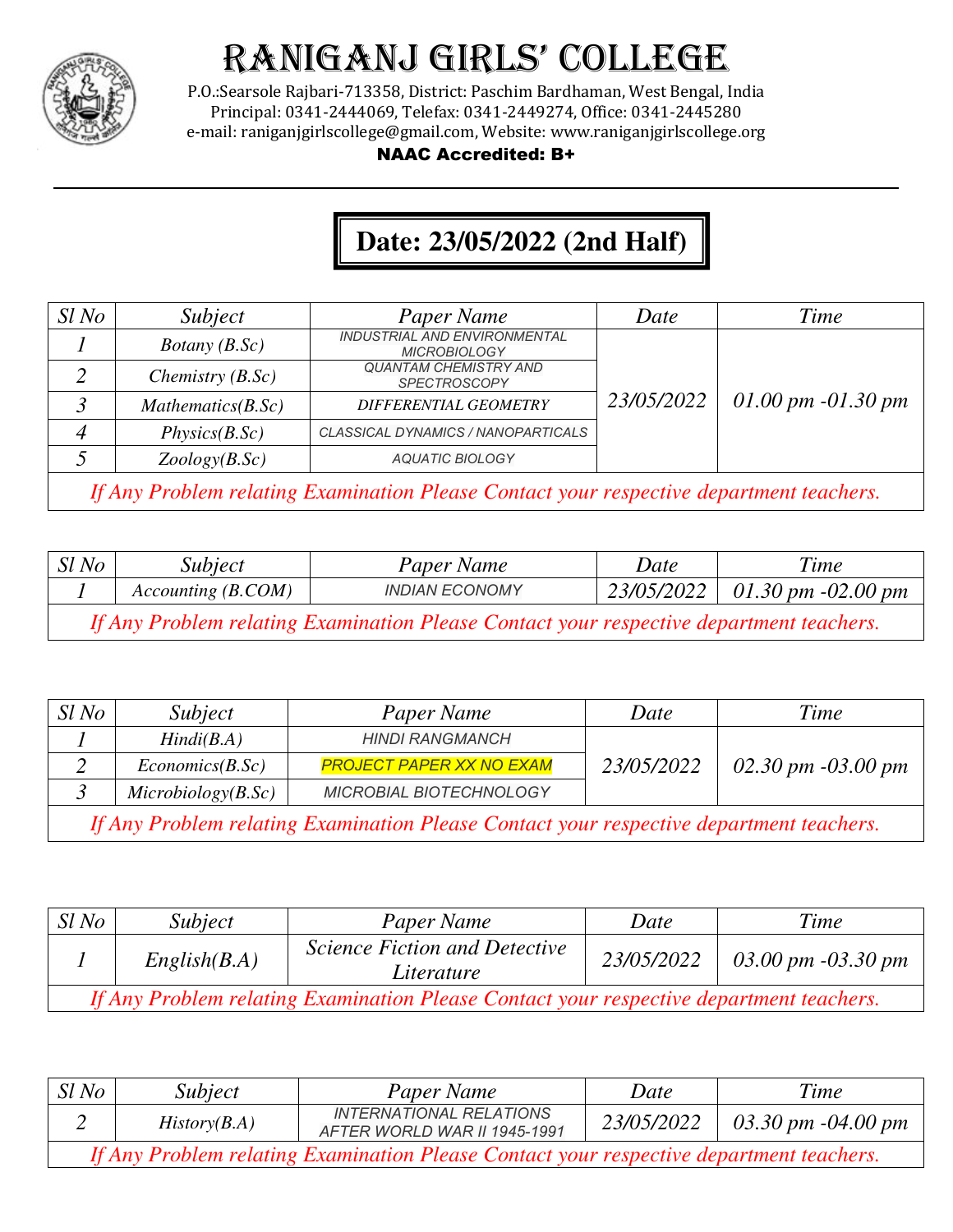

P.O.:Searsole Rajbari-713358, District: Paschim Bardhaman, West Bengal, India Principal: 0341-2444069, Telefax: 0341-2449274, Office: 0341-2445280 e-mail: raniganjgirlscollege@gmail.com, Website: www.raniganjgirlscollege.org

#### NAAC Accredited: B+

## **Date: 24/05/2022 (1st Half)**

| Sl No | <i>Subject</i> | Paper Name              | Date       | <b>Time</b>            |
|-------|----------------|-------------------------|------------|------------------------|
|       | Bengali(B.A)   | NATYAKABYA O KABYANATYA | 24/05/2022 | $10.30$ am $-11.00$ am |

*If Any Problem relating Examination Please Contact your respective department teachers.*

| Sl No | Subject         | Paper Name                                                     | Date       | Time                   |
|-------|-----------------|----------------------------------------------------------------|------------|------------------------|
|       | Philosophy(B.A) | DAVID HUME AN ENQUIRY CONCERNING<br><b>HUMAN UNDERSTANDING</b> |            |                        |
|       | Sanskrit(B.A)   | <b>GENERAL CONCEPTS OF INDIAN</b><br><i><b>DRAMA</b></i>       | 24/05/2022 | $11.00$ am $-11.30$ am |

| Sl No | Subject   | Paper Name      | Date       | Time                     |  |
|-------|-----------|-----------------|------------|--------------------------|--|
|       | Urdu(B.A) | ADABI TAHRIKAAT | 24/05/2022 | $11.30$ am $-12.00$ noon |  |
|       | ___       |                 |            |                          |  |

*If Any Problem relating Examination Please Contact your respective department teachers.*

| $Sl$ No                                                                                 | Subject                   | Paper Name              | Date       | Time                        |  |
|-----------------------------------------------------------------------------------------|---------------------------|-------------------------|------------|-----------------------------|--|
|                                                                                         | Political<br>Science(B.A) | Politics in west Bengal | 24/05/2022 | $12.00$ noon $-12.30$<br>pm |  |
| If Any Problem relating Examination Please Contact your respective department teachers. |                           |                         |            |                             |  |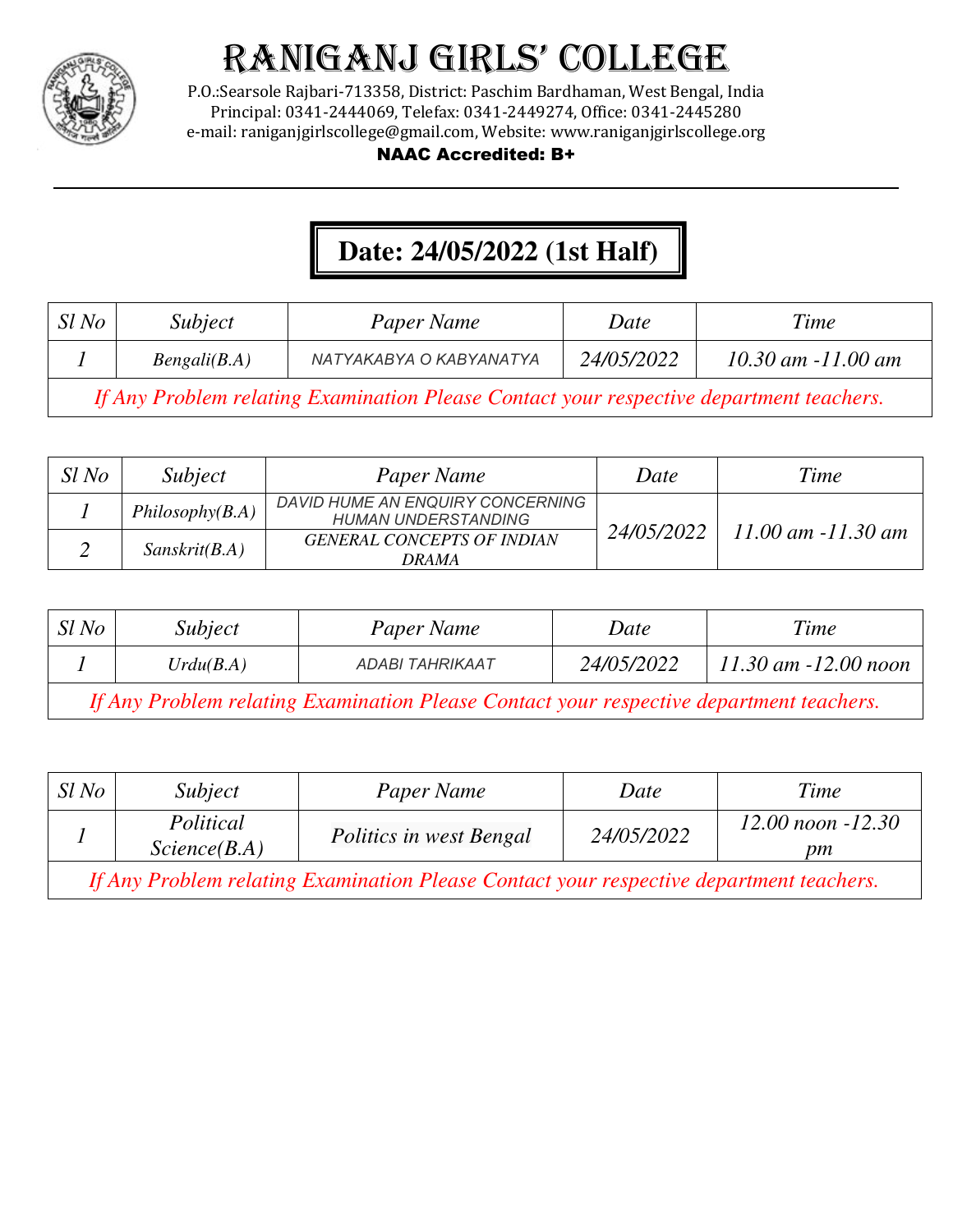

P.O.:Searsole Rajbari-713358, District: Paschim Bardhaman, West Bengal, India Principal: 0341-2444069, Telefax: 0341-2449274, Office: 0341-2445280 e-mail: raniganjgirlscollege@gmail.com, Website: www.raniganjgirlscollege.org

#### NAAC Accredited: B+

### **Date: 24/05/2022 (2nd Half)**

| Sl No      | Subject       | Paper Name                  | Date       | Time                           |
|------------|---------------|-----------------------------|------------|--------------------------------|
|            | Bengali (B.A) | LOKASANSKRITI O LOKASAHITYA | 24/05/2022 | $12.30 \, \text{pm}$ -01.00 pm |
| $\sqrt{ }$ |               |                             |            |                                |

*If Any Problem relating Examination Please Contact your respective department teachers.*

| $Sl$ No                                                                                                      | Subject         | Paper Name                                                                                                           | Date       | Time                 |
|--------------------------------------------------------------------------------------------------------------|-----------------|----------------------------------------------------------------------------------------------------------------------|------------|----------------------|
|                                                                                                              | Philosophy(B.A) | RABINDRANATH TAGORE SADHANA                                                                                          |            |                      |
|                                                                                                              | Sanskrit(B.A)   | <b>GENERAL CONCEPTS ON INDIAN EPIC</b><br>RAMAYANA AND MAHABHARATA<br><b>/ANCIENT INDIAN POLITY</b><br>(MANUSANHITA) | 24/05/2022 | 01.00 pm $-01.30$ pm |
| If $A_{\text{new}}$ , Duald an und ating From in ating Dome Contract were now a stire. Journals and together |                 |                                                                                                                      |            |                      |

*If Any Problem relating Examination Please Contact your respective department teachers.*

| Sl No                                                                                   | Subject   | Paper Name                | Date              | Time                |
|-----------------------------------------------------------------------------------------|-----------|---------------------------|-------------------|---------------------|
|                                                                                         | Urdu(B.A) | <b>GHAIR AFSANWI NASR</b> | <i>24/05/2022</i> | 01.30 PM – 02.00 PM |
| If Any Problem relating Examination Please Contact your respective department teachers. |           |                           |                   |                     |

| $Sl$ No                                                                                 | Subject                 | Paper Name                    | Date       | Time                 |  |
|-----------------------------------------------------------------------------------------|-------------------------|-------------------------------|------------|----------------------|--|
|                                                                                         | Political Science (B.A) | <b>ENVIRONMENTAL POLITICS</b> | 24/05/2022 | 02.30 pm $-03.00$ pm |  |
| If Any Problem relating Examination Please Contact your respective department teachers. |                         |                               |            |                      |  |

| $Sl$ No                                                                                 | <i>Subject</i>  | Paper Name    | Date       | Time               |
|-----------------------------------------------------------------------------------------|-----------------|---------------|------------|--------------------|
|                                                                                         | English $(B.A)$ | Autobiography | 24/05/2022 | 03.00 pm -03.30 pm |
| If Any Problem relating Examination Please Contact your respective department teachers. |                 |               |            |                    |